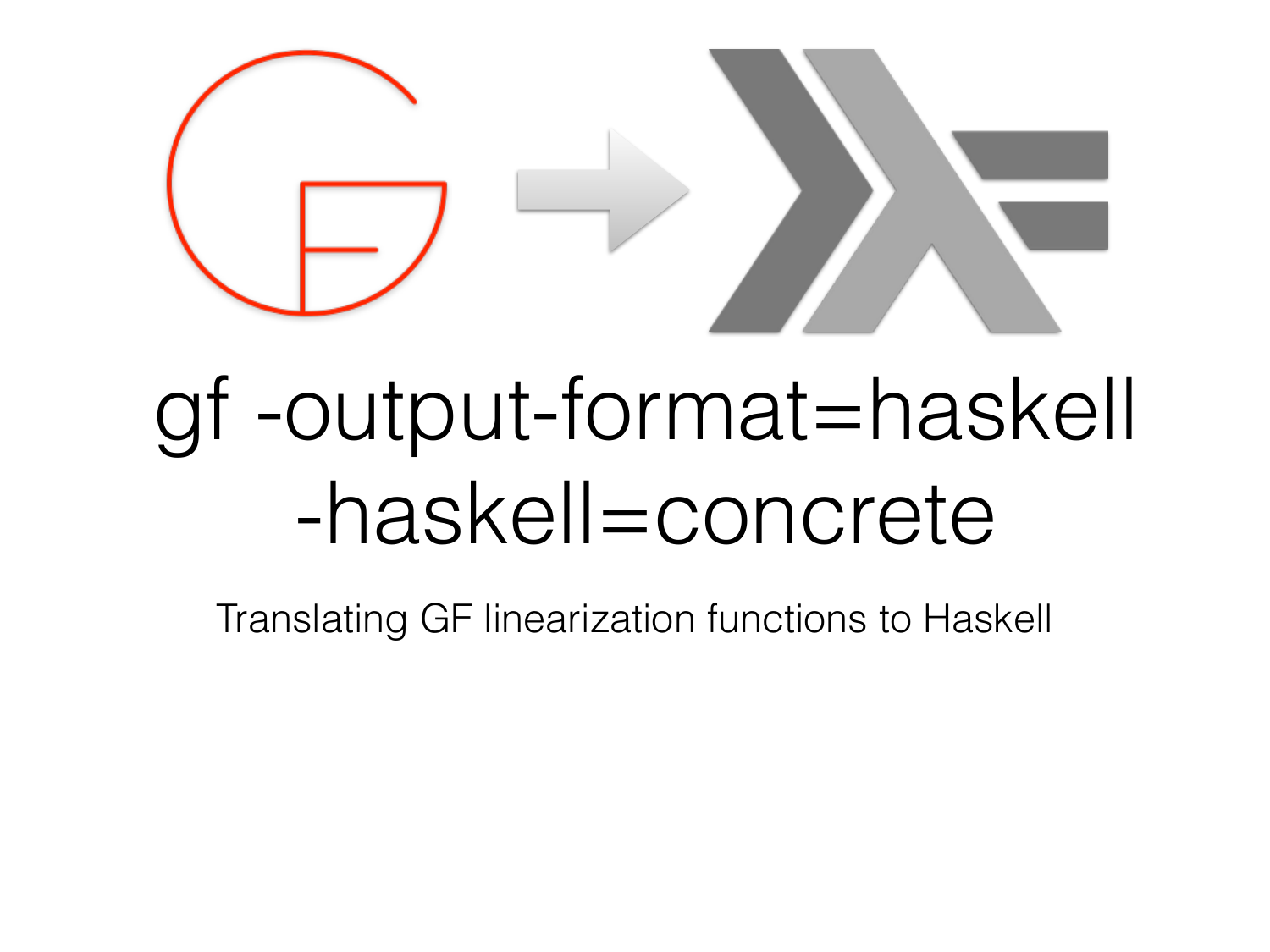Why?

- To use GF grammars for localisation of Haskell programs
	- Create a self-contained executable
	- Don't need to read a separate PGF file and pass around the PGF structure everywhere.
- Apply Haskell tools & libraries to GF grammars...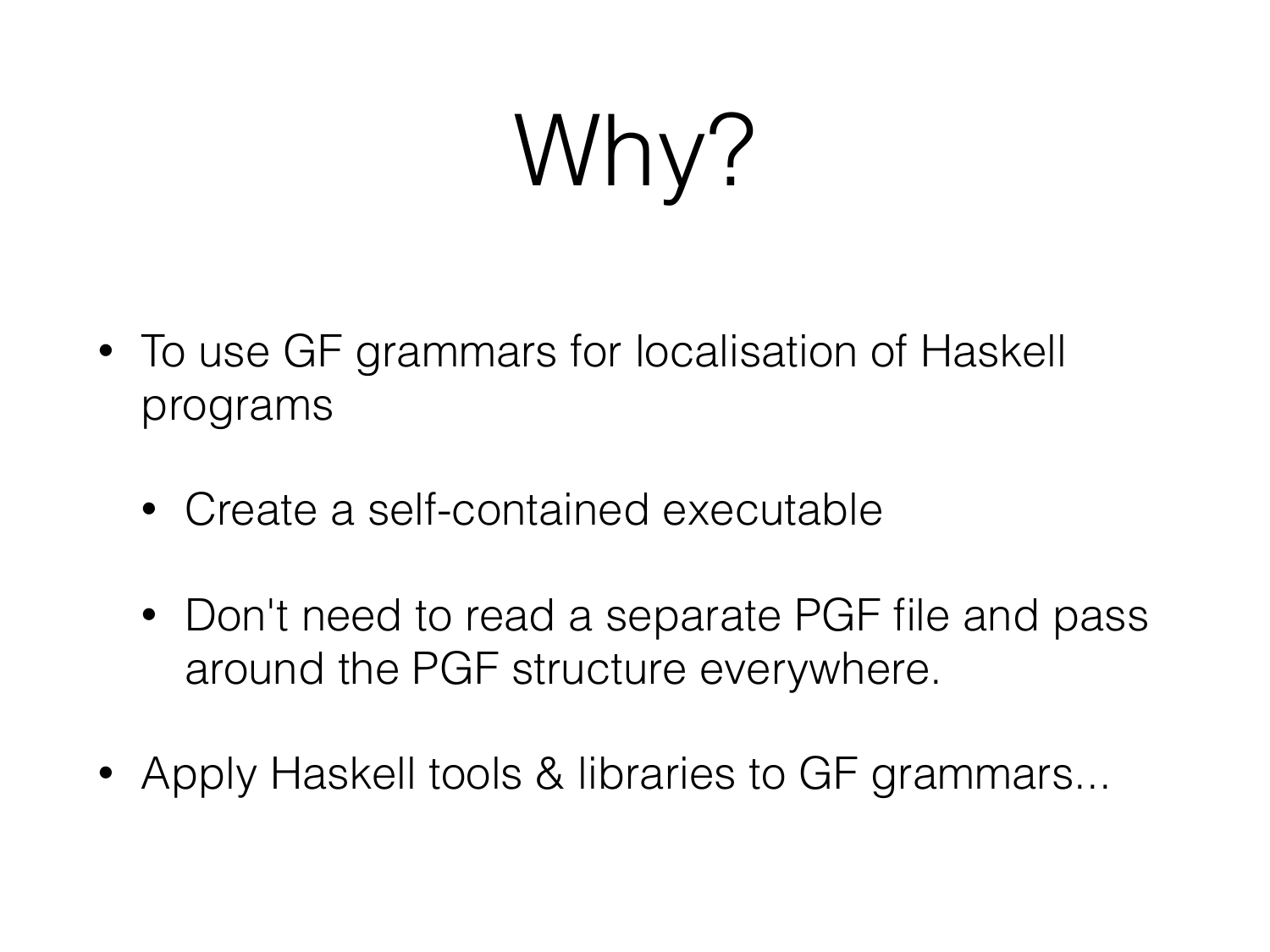### Example

```
import Foods
import qualified FoodsBul as Bul
import qualified FoodsEng as Eng
import qualified FoodsFre as Fre
import qualified FoodsGer as Ger
import qualified FoodsSwe as Swe
import PGF.Haskell
```
 $main =$ 

```
 do putStrLn (fromStr (Bul.linComment tree1))
    printLin (Eng.linComment tree1)
    printLin (Fre.linComment tree1)
    printLin (Ger.linComment tree1)
    printLin (Swe.linComment tree1)
```

```
printLin lin = putStrLn (fromStr (proj_s lin))
```
tree1 = GPred (GThis (GMod GItalian GWine)) (GVery GDelicious)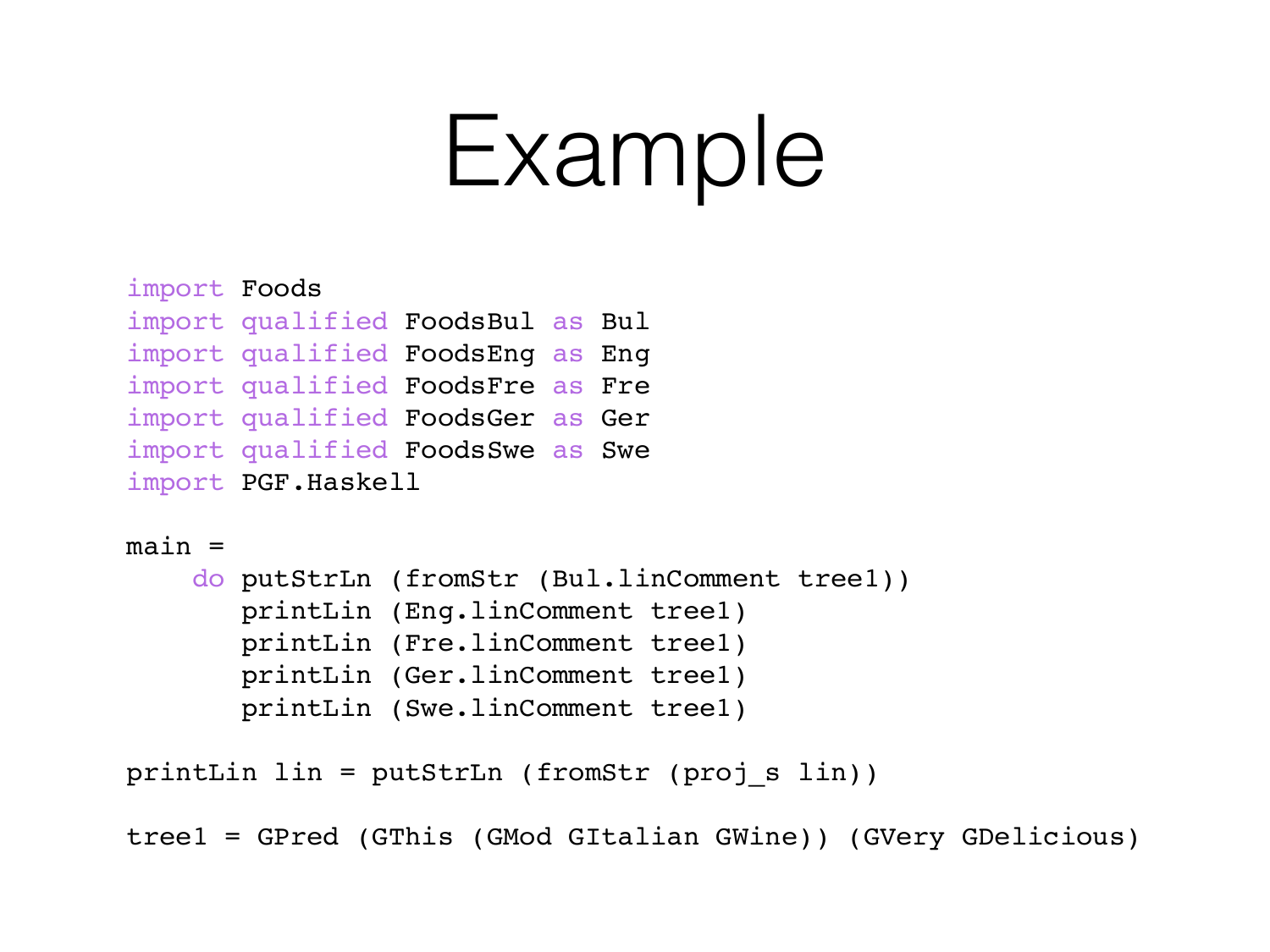# GF vs Haskell

- GF and Haskell are functional languages with many similarities
	- Lambda calculus
	- Higher order functions
	- Parametric polymorphism
	- Data types & pattern matching
- But several GF language features have no direct correspondence in Haskell (and vice versa)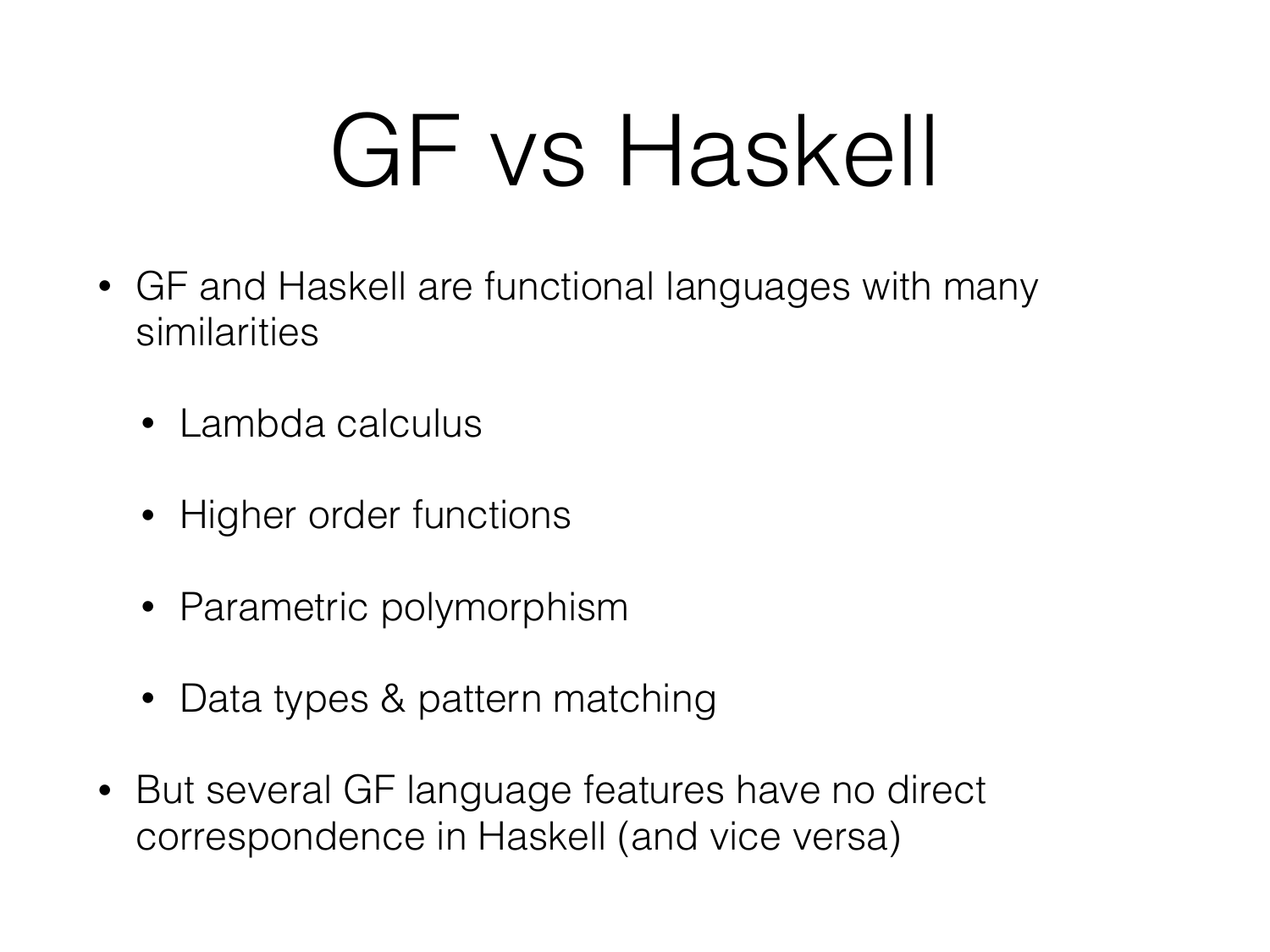# GF Language Features

- Parameterized modules (functors)
- Parameter types and tables
- Anonymous record types
- Record subtyping
- Record extension
- Pattern matching with regular expressions
- Variants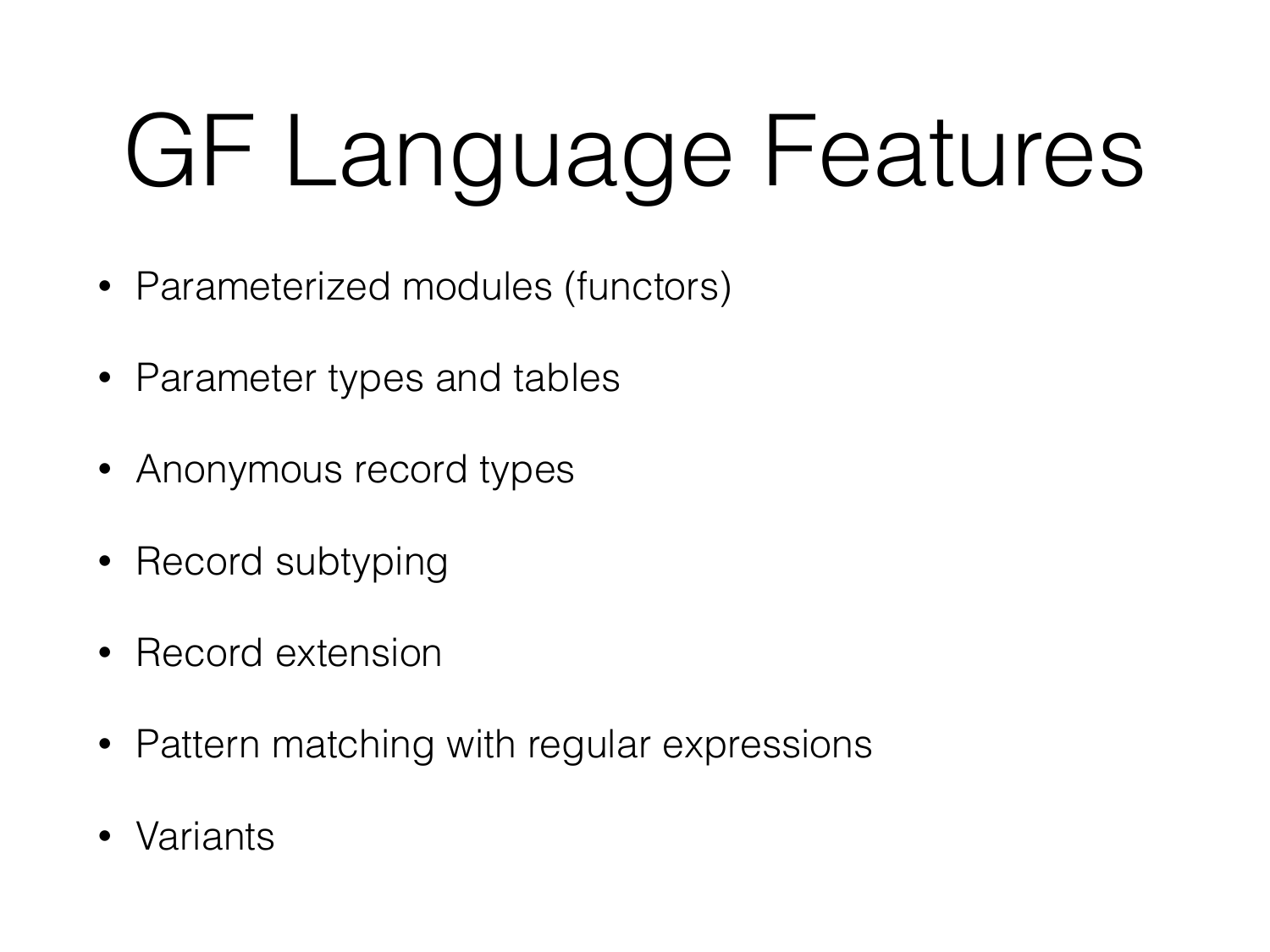#### Normal grammar compilation

- GF source code is compiled into PGF (Portable Grammar Format)
- PGF represent concrete syntax using PMCFG (Parallel Multiple Context-Free Grammars)
	- Nonterminals produce tuples of strings...
- Partial evaluation is used to eliminate most highlevel language features and abstractions.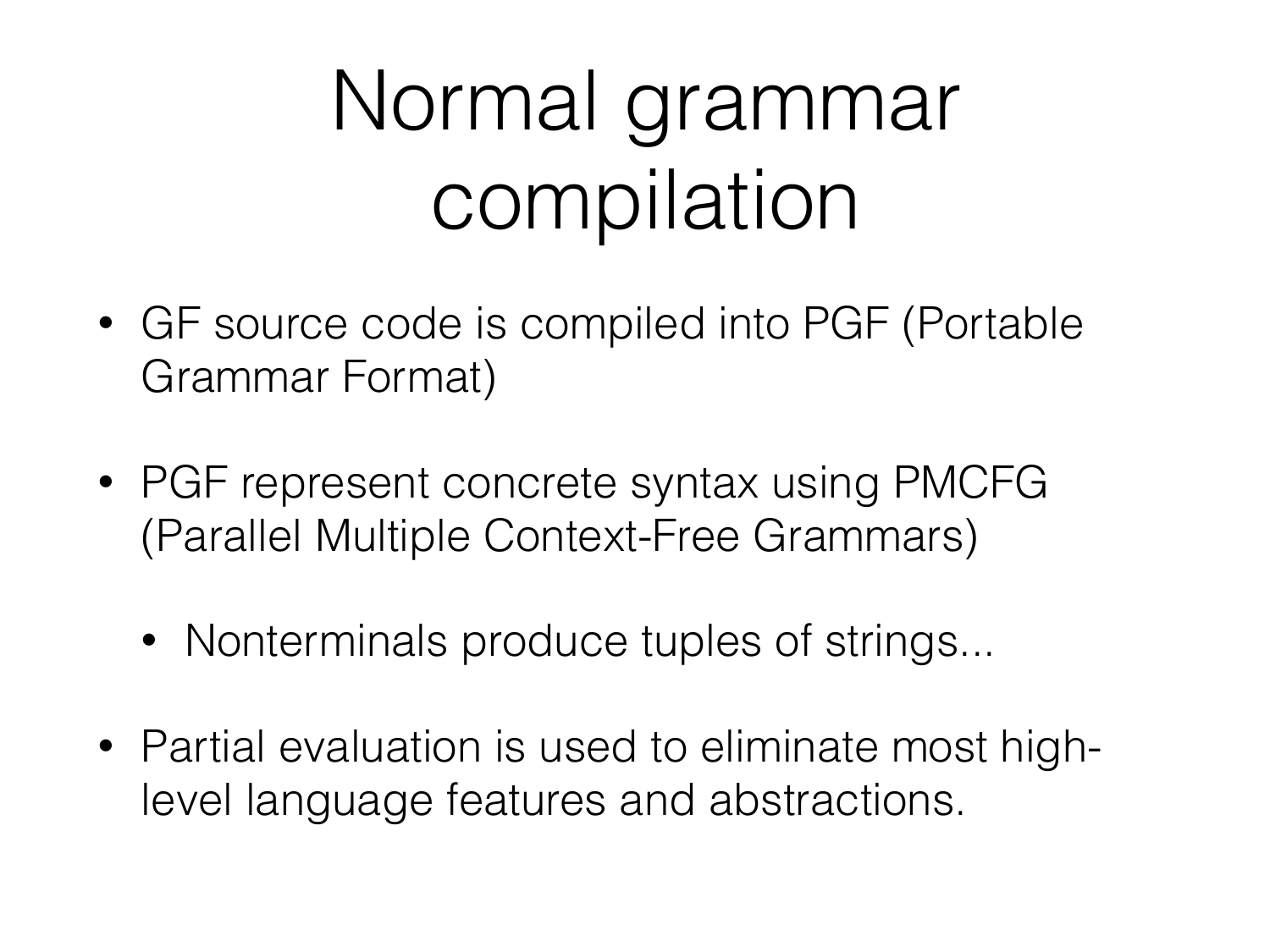#### What remains after partial evaluation

- Parameterized modules (functors)
- Parameter types and tables
- Anonymous record types
- Record subtyping
- Record extension
- Pattern matching with regular expressions
- Variants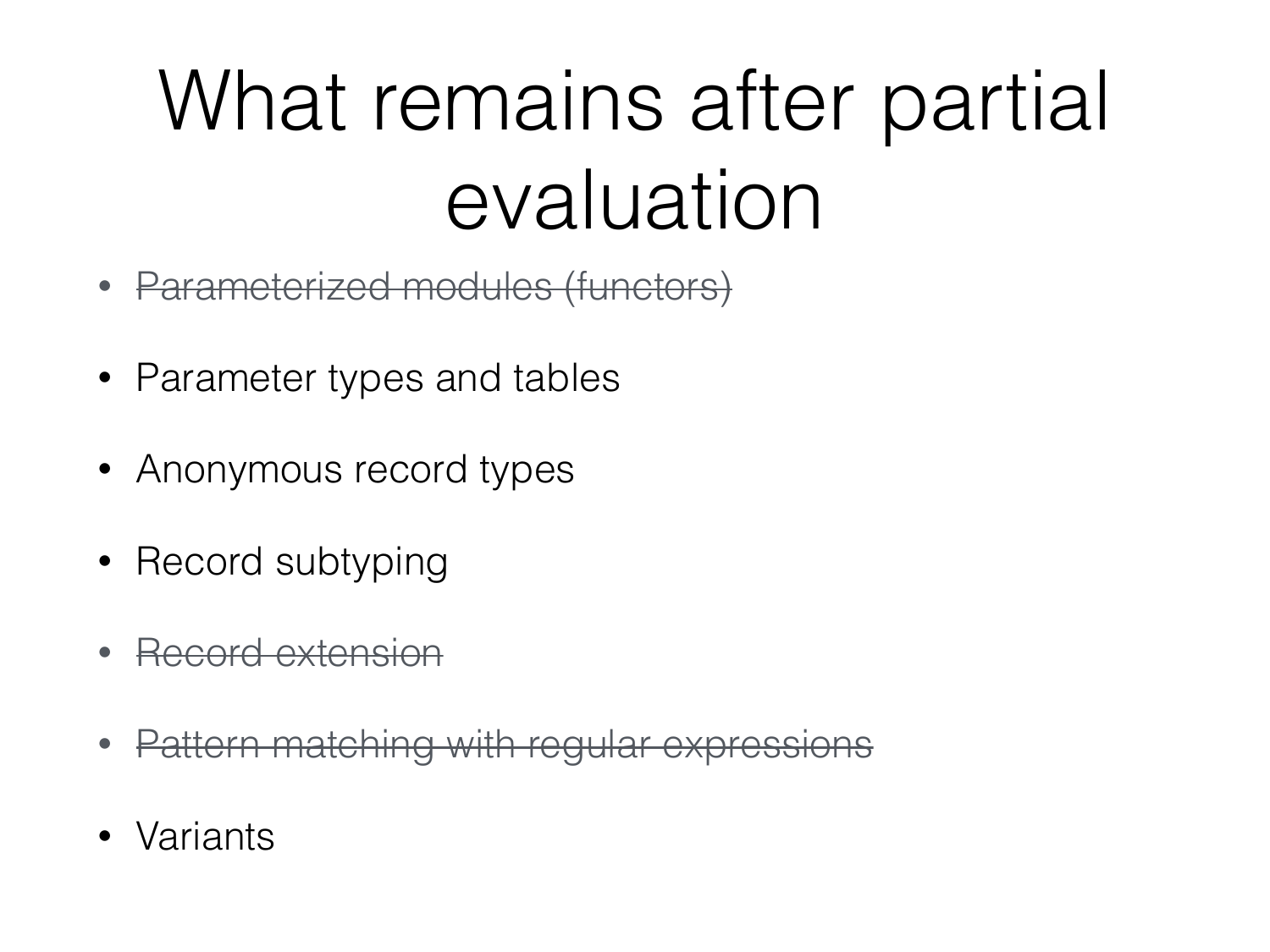#### What remains after partial evaluation

- Parameter type definitions
- A flat list of linearisation functions:
	- Self-contained, monomorphic, non-recursive firstorder functions
		- Anonymous records, tables, record subtyping, strings, variants
		- To be precise, strings are sequences of tokens and there are some special tokens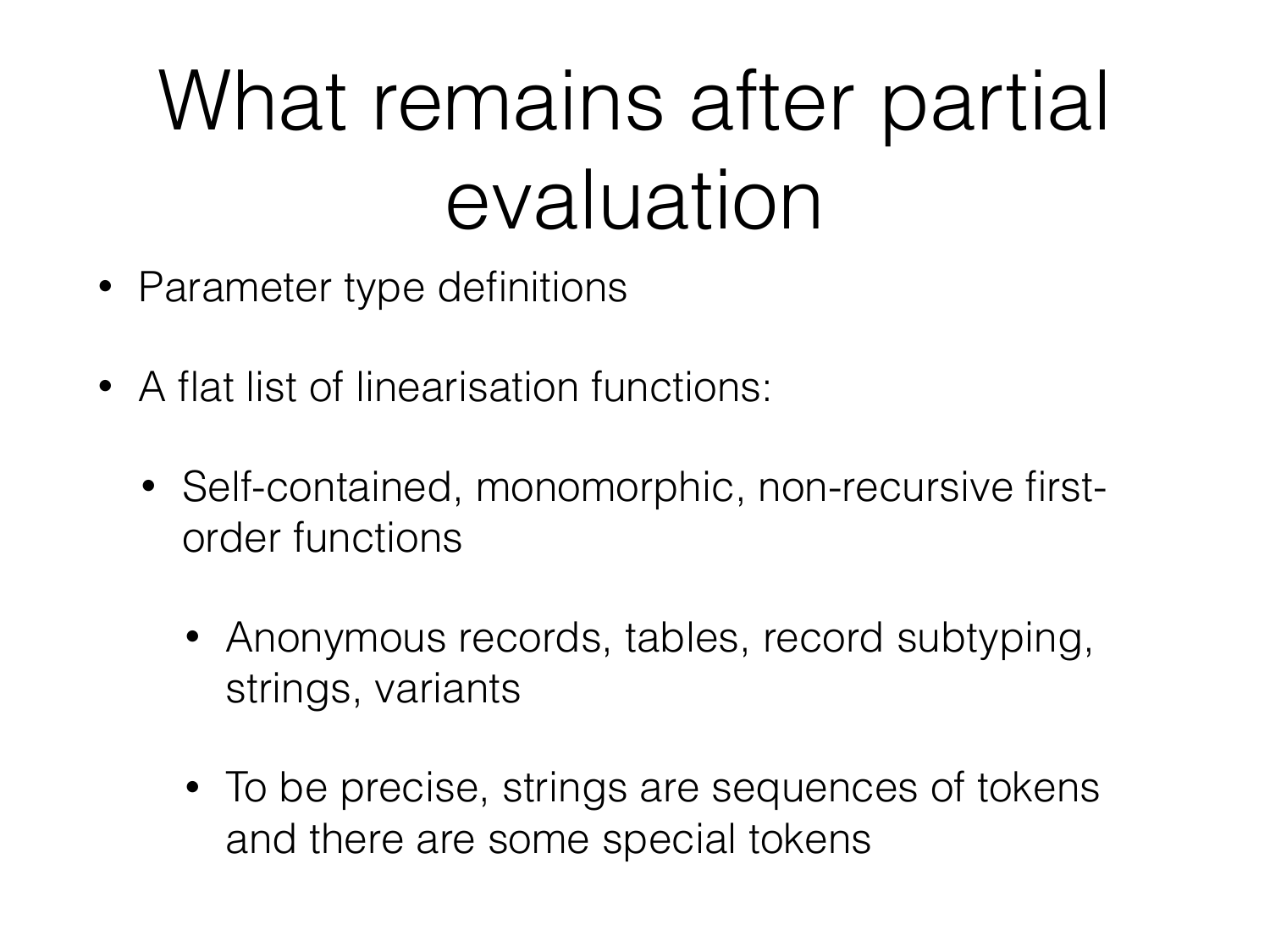# Tokens in GF

- Regular tokens, e.g. "this", "fish"
- pre {"a"|"e"|"o"|"u" => "an"; \_ => "a"}
- Token gluing: BIND, SOFT\_BIND
- CAPIT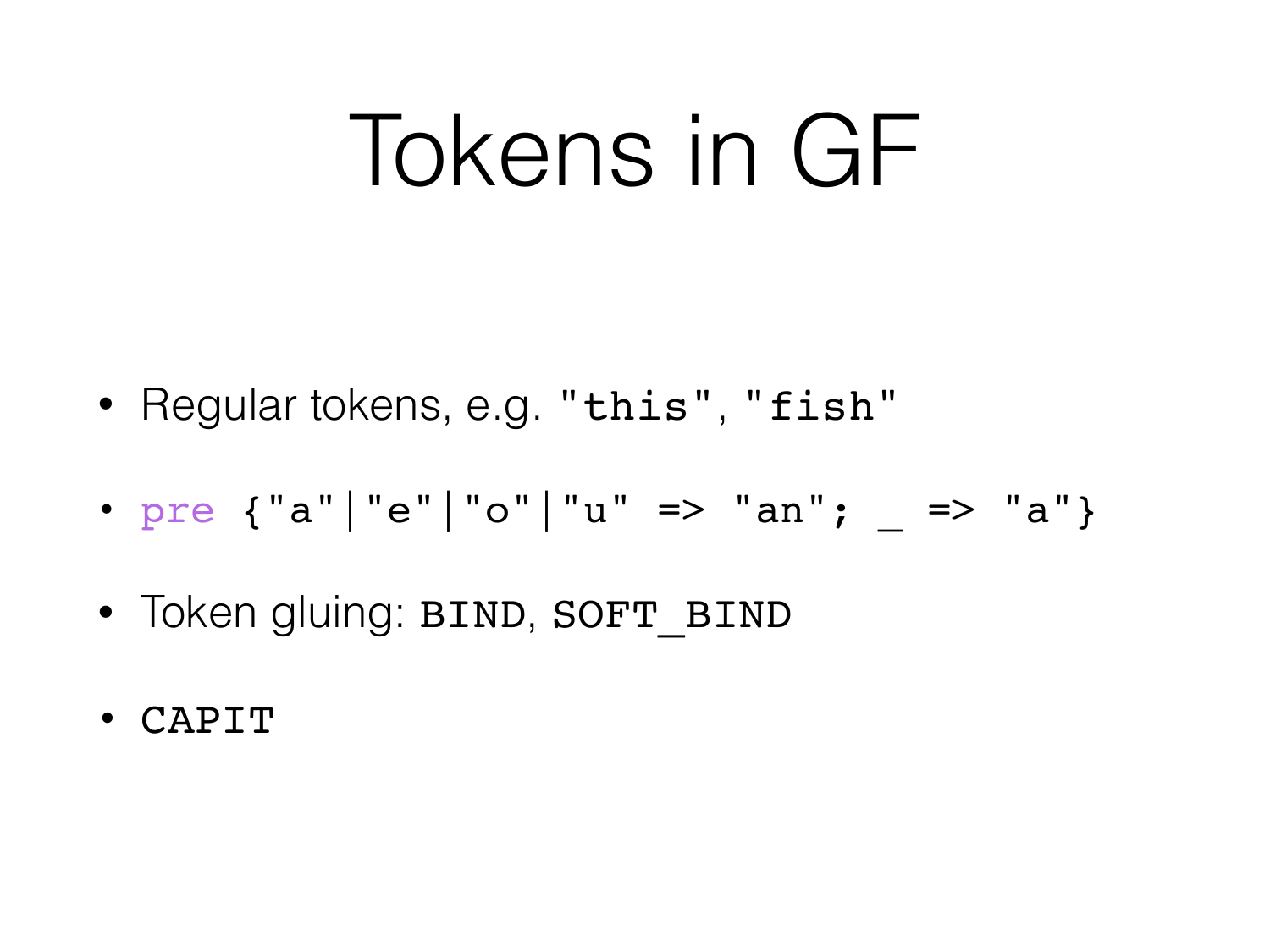### Tokens in Haskell

- type Str = [Tok]
- data Tok = TK String | TP [([String],Str)] Str | BIND | SOFT\_BIND | CAPIT
- fromStr :: Str -> String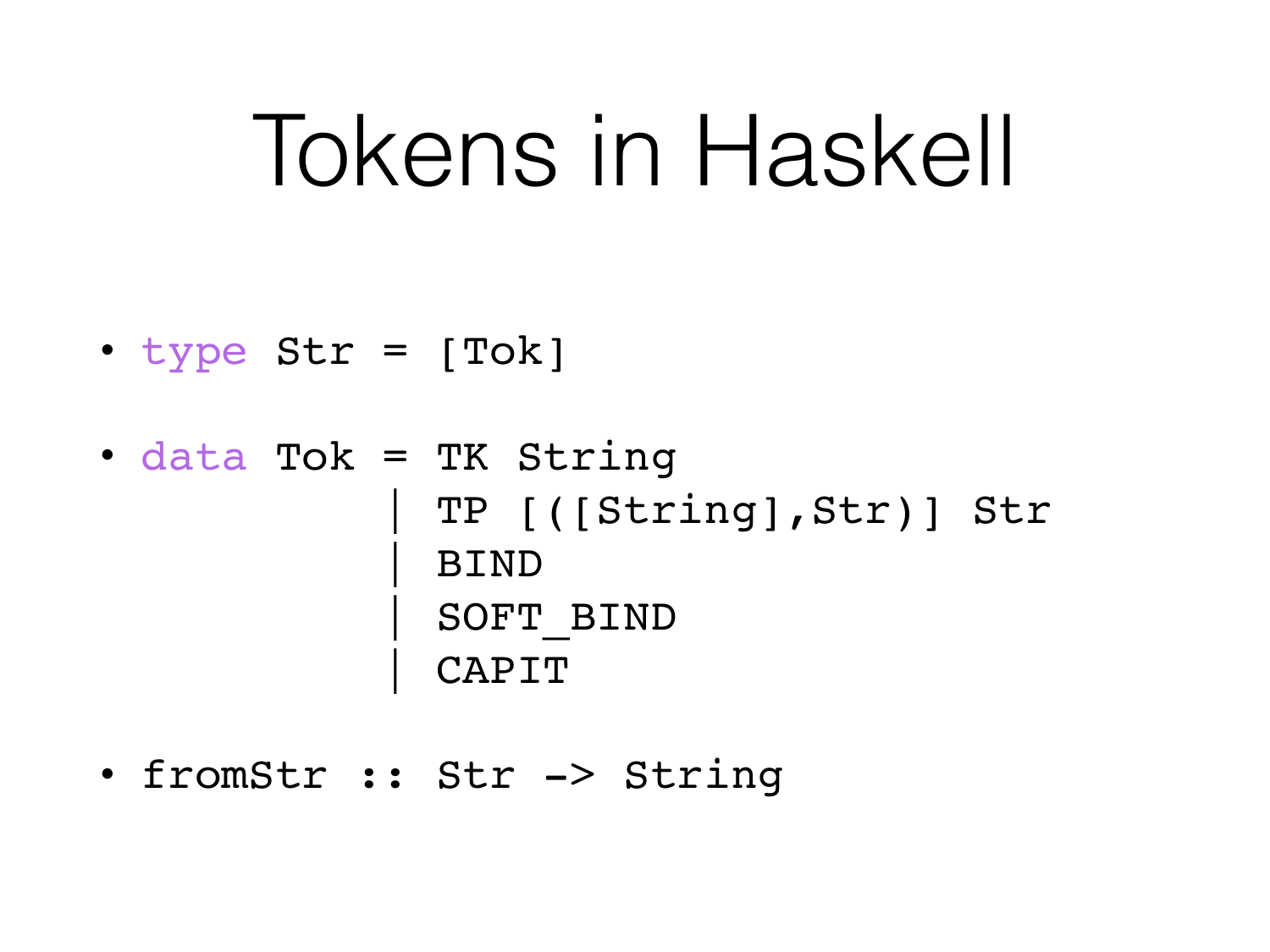#### Parameter and tables in GF

- param Gender = Utr | Neutr
- param GenNum = SG Gender | GPl
- param AFormPos = Strong GenNum | Weak Number

- table { GSg Utr => "röd"; GSg Neutr => "rött"; GPl => "röda" } : AFormPos => Str
- Normally compiled by GF to:

```
 table AFormPos ["röd";"rött";"röda"]
```
• Tables can become large and contain a lot of repetition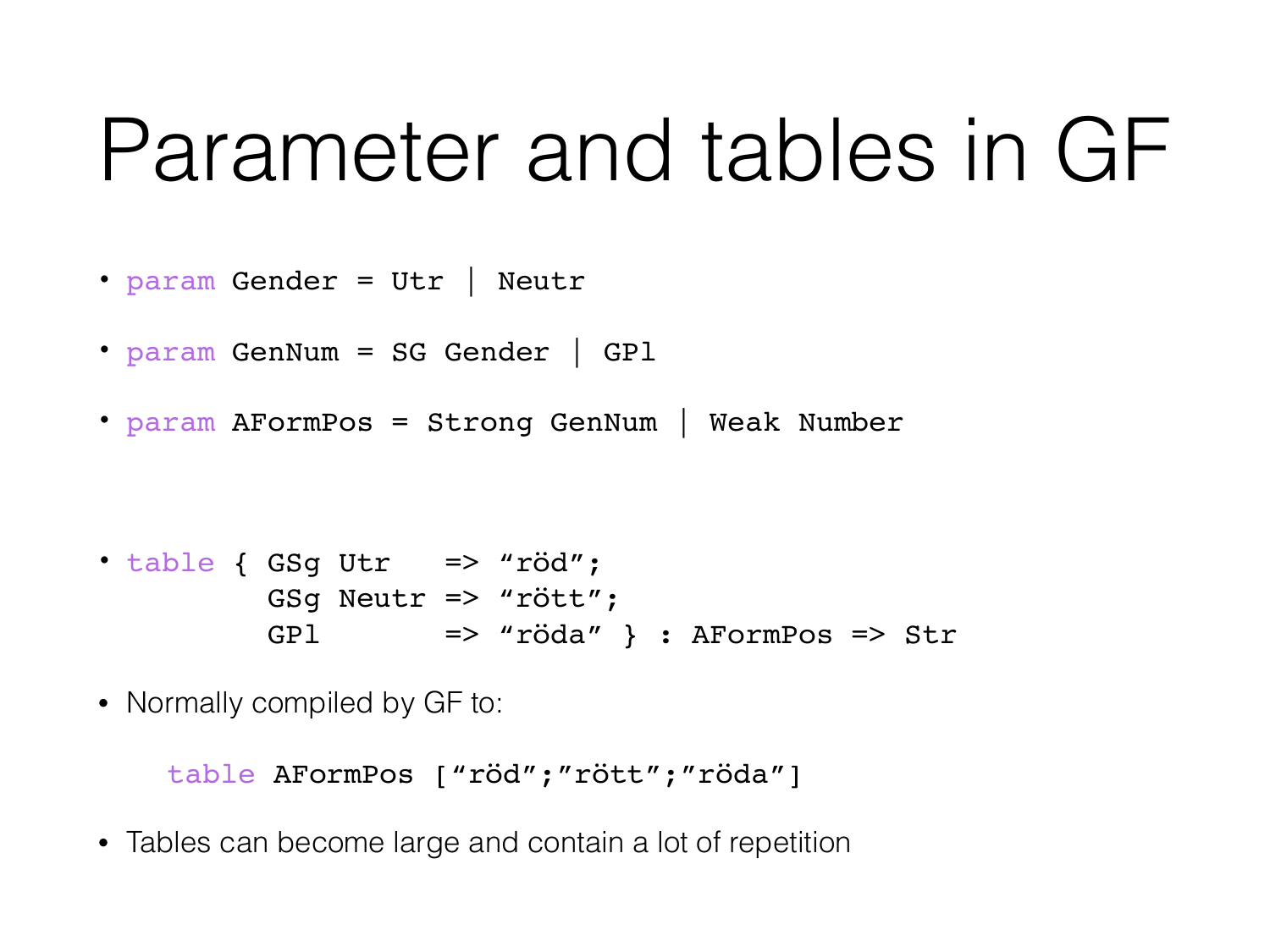#### Parameters and tables in Haskell

- Parameter types translated to the corresponding data types
- class EnumAll a where enumAll :: [a]
- Generate an instance EnumAll P for every parameter type P
- Use finite maps for tables: A=>B becomes Map A B
- fromList (zip enumAll ["röd","rött","röda"])
	- :: Map AFormPos String
- To reduce code size, duplicate entries are detected and lifted out into a let ... in ...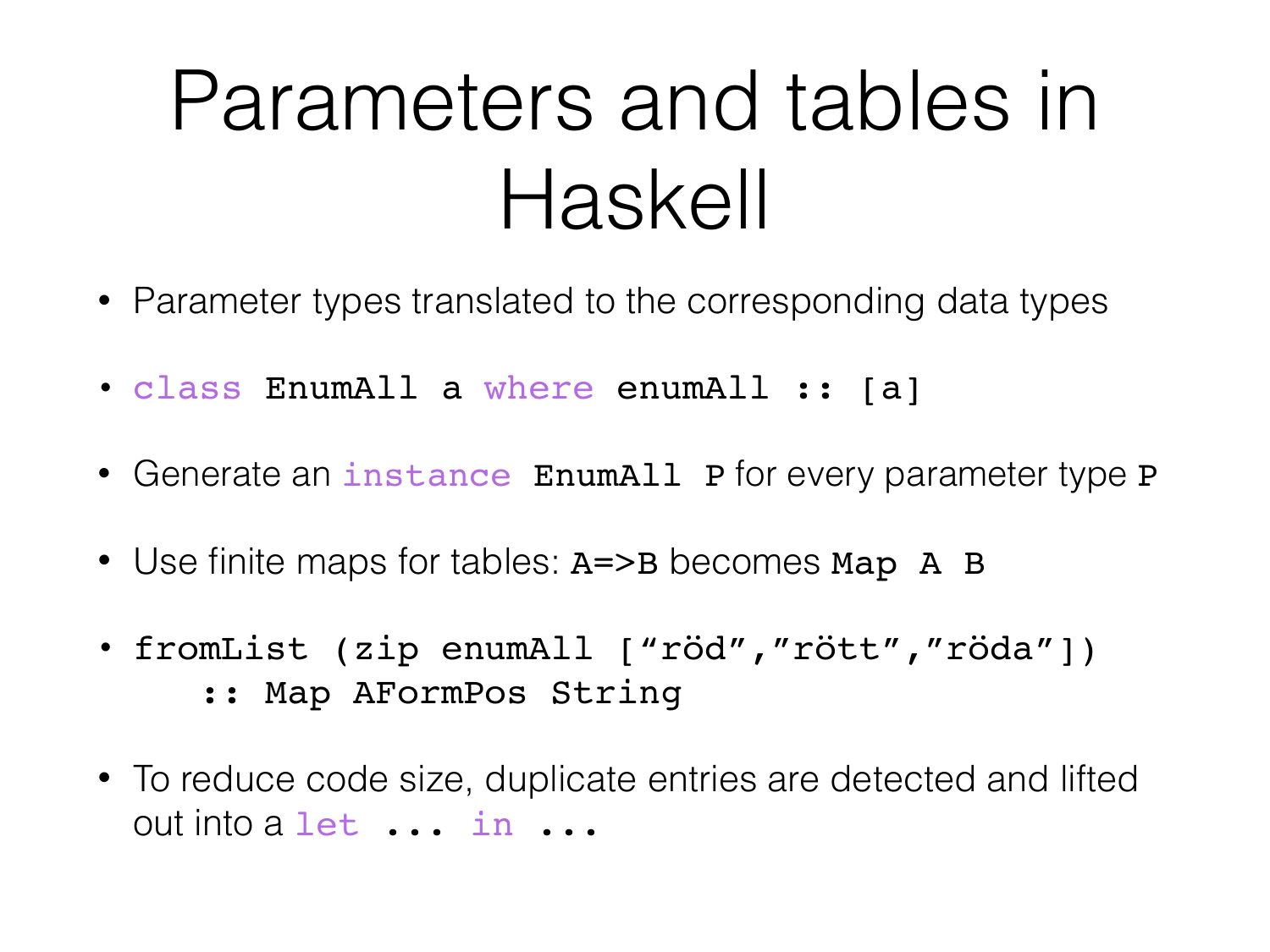# Anonymous record types

- Example in GF:
	- Utterance =  $\{ s : Str \}$ Noun = { s : Str; g:Gender }
	- car  $N = {$  s="bil"; g=Utr } : Noun
- The same label can appear in many different record types
- Translation to Haskell:
	- Traverse partially evaluated code and extract all record types.
	- Generate a data type for each combination of labels found, e.g.
		- data R\_g\_s a b = R\_g\_s a b
		- type Noun = R\_g\_s Gender Str
		- car  $N = R$  g s Utr "bil" :: Noun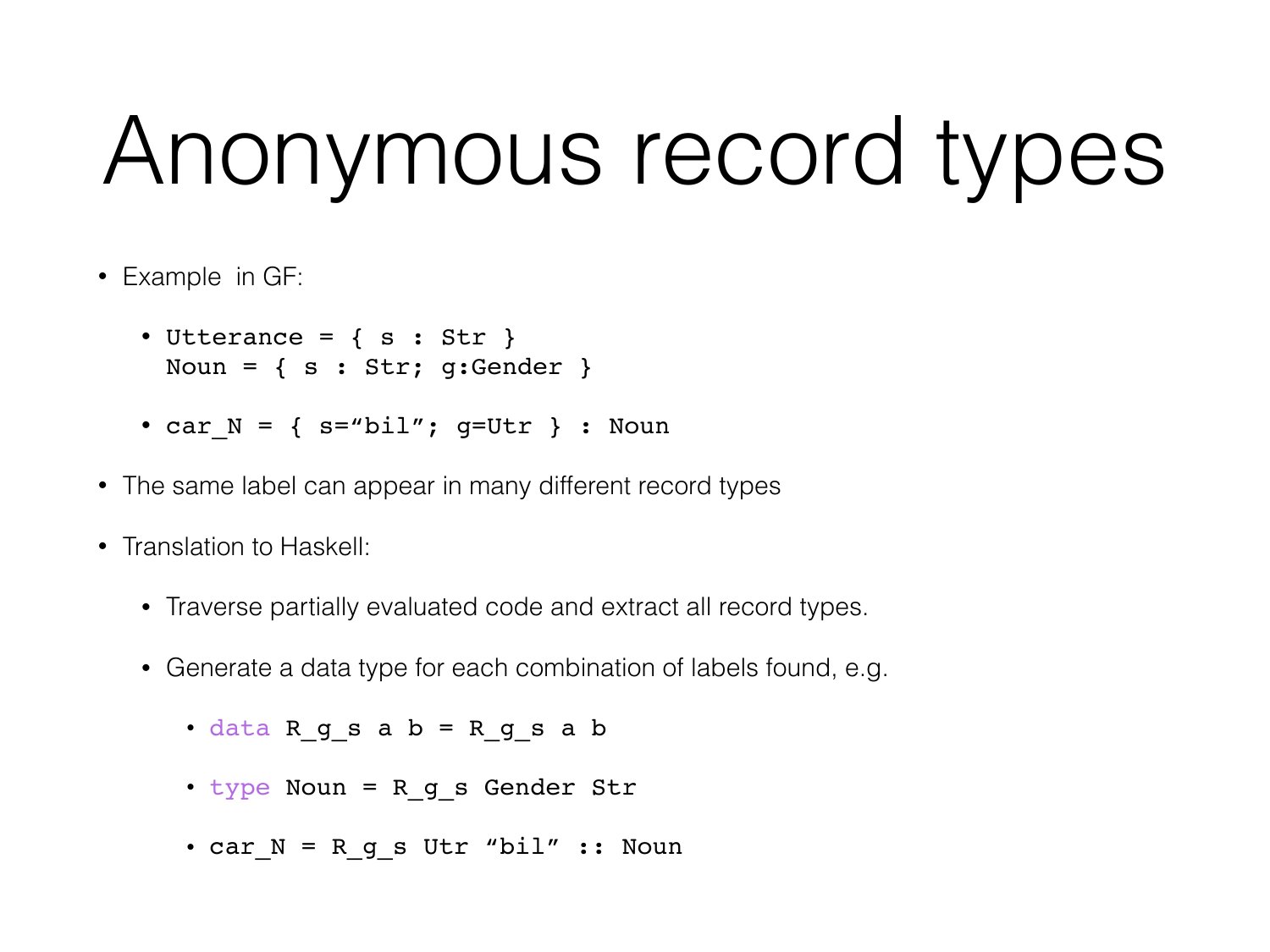# Anonymous record types

- Projection in GF uses dot notation
	- car\_N.s
	- Translation to Haskell uses overloading to create projection functions that work for many different record types:
		- Generate a class for each record label found, e.g.
			- class Has s r a | r->a where proj\_s :: r -> a class Has g r a | r->a where proj g :: r -> a
		- and instances for each record type, e.g.
			- instance Has\_s (R\_g\_s a b) b where ... instance Has g (R g s a b) a where ...
		- proj\_s car\_N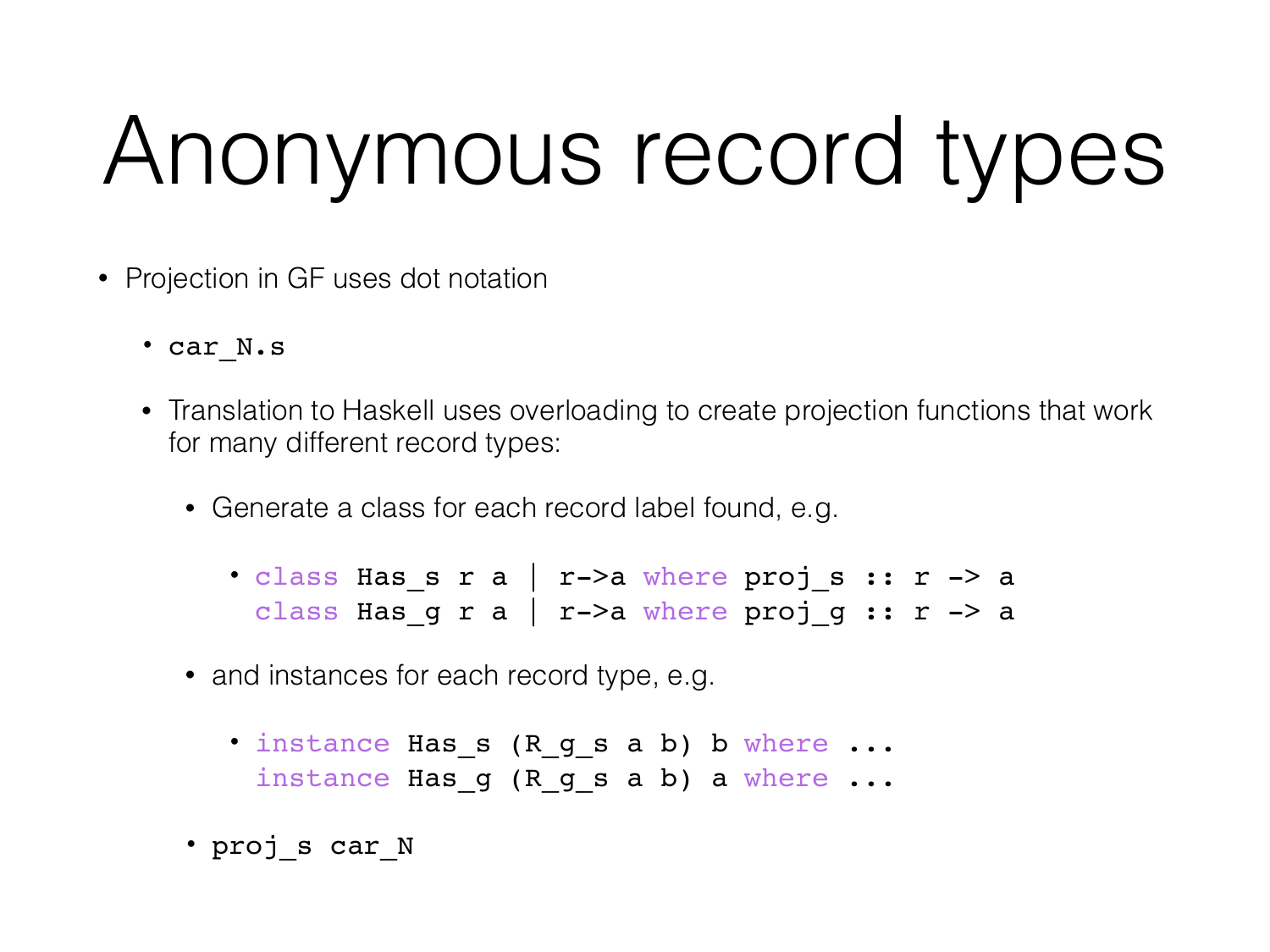# Record subtyping

- GF has record subtyping, e.g.
	- {s:Str; g:Gender} ≤ {s:Str}
- If A 
section at the above the Something of type A can be used wherever something of type B is expected
- Translation to Haskell replaces subtyping with overloading:
	- Insert an explicit coercion when the type of a subexpression doesn't match the expected type
		- Keep track of the expected type when descending terms
	- Generate coercion function for each record type, e.g.

• to  $R_g$ s :: (Has  $g$  r a, Has  $s$  r b) => r ->  $R_g$  s a b to R g s  $r = R$  g s (proj g r) (proj s r)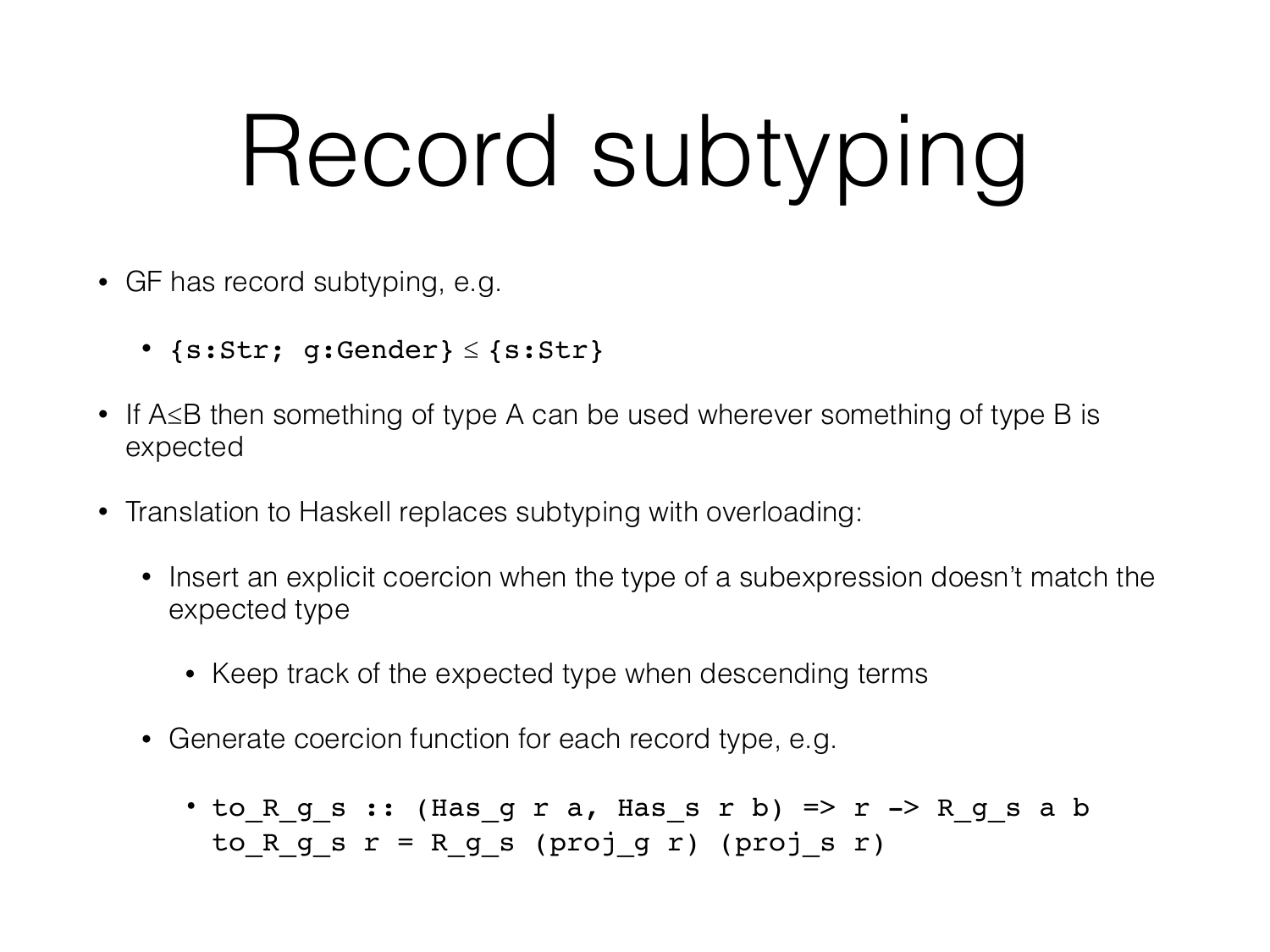# Example: Foods.gf

abstract Foods = {

flags startcat =  $Comment;$ 

```
cat Comment; Item; Kind; Quality;
```

```
fun Is : Item -> Quality -> Comment;
    This : Kind -> Item;
     Cheese : Kind;
     Fish : Kind;
     Wine : Kind;
     Fresh : Quality;
```
}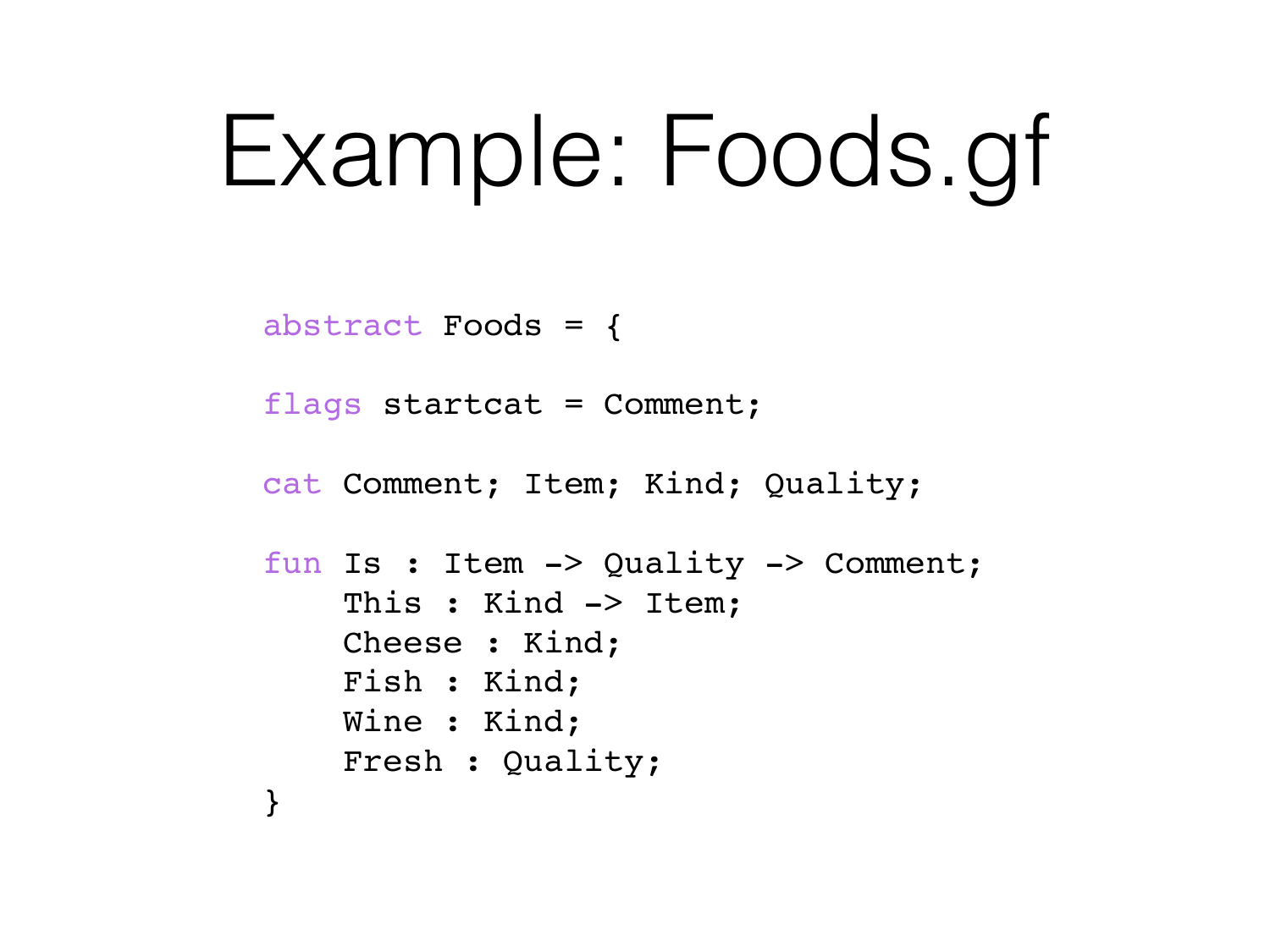# Example: Foods.hs

module Foods where

data GComment = GIs GItem GQuality deriving Show

data GItem = GThis GKind deriving Show

data GKind = GCheese| GFish| GWine deriving Show

data GQuality = GFresh deriving Show

...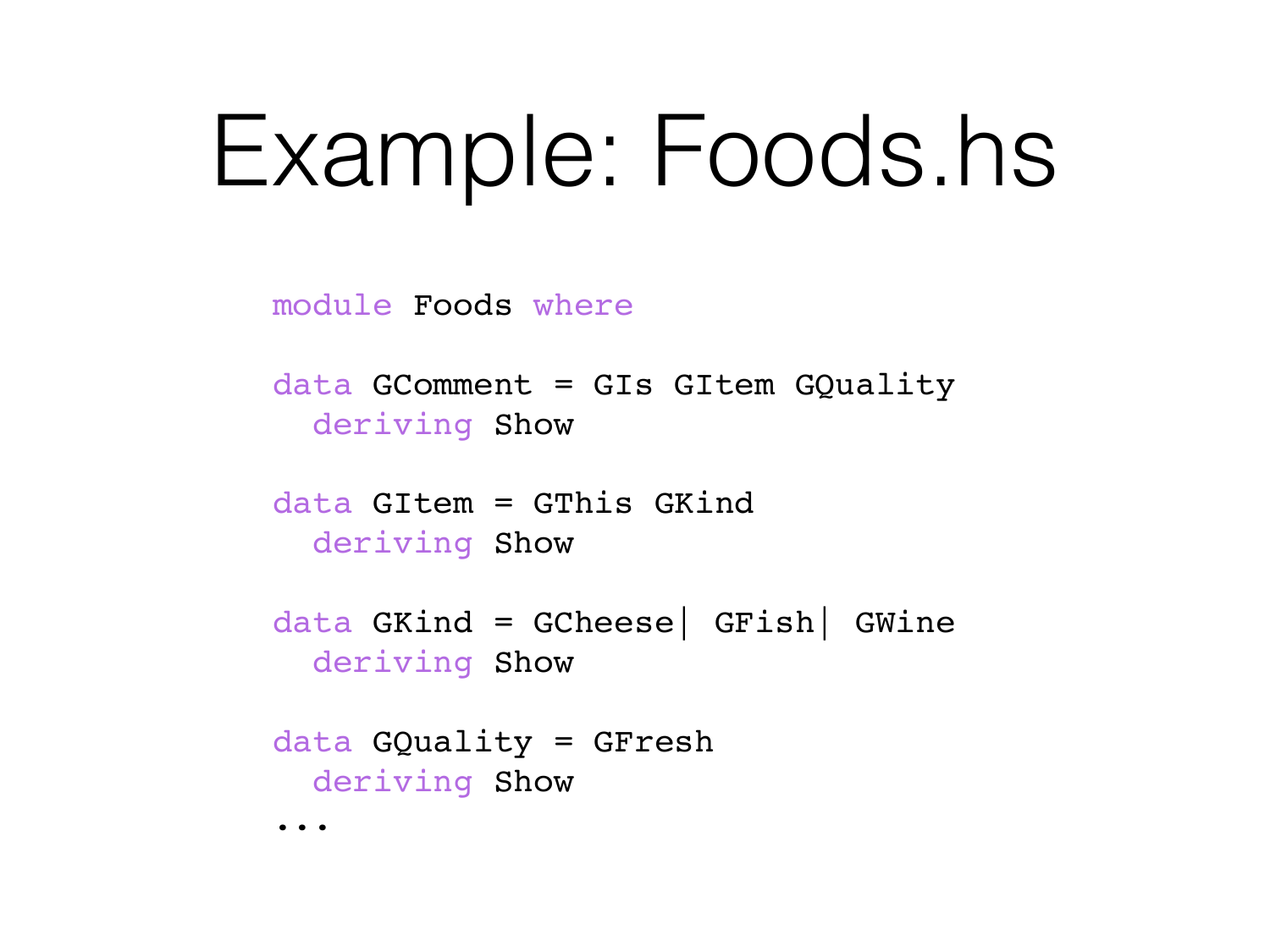# Example: FoodsEng.gf

concrete FoodsEng of Foods = {

```
lincat
     Comment = Str;
     Item = Str;
    Kind = Str; Quality = Str;
lin Is item quality = item ++ "is" ++ quality ;
    This kind = "this" ++ kind;
     Cheese = "cheese";
     Fish = "fish";
    Wine = "wire"; Fresh = "fresh";
}
```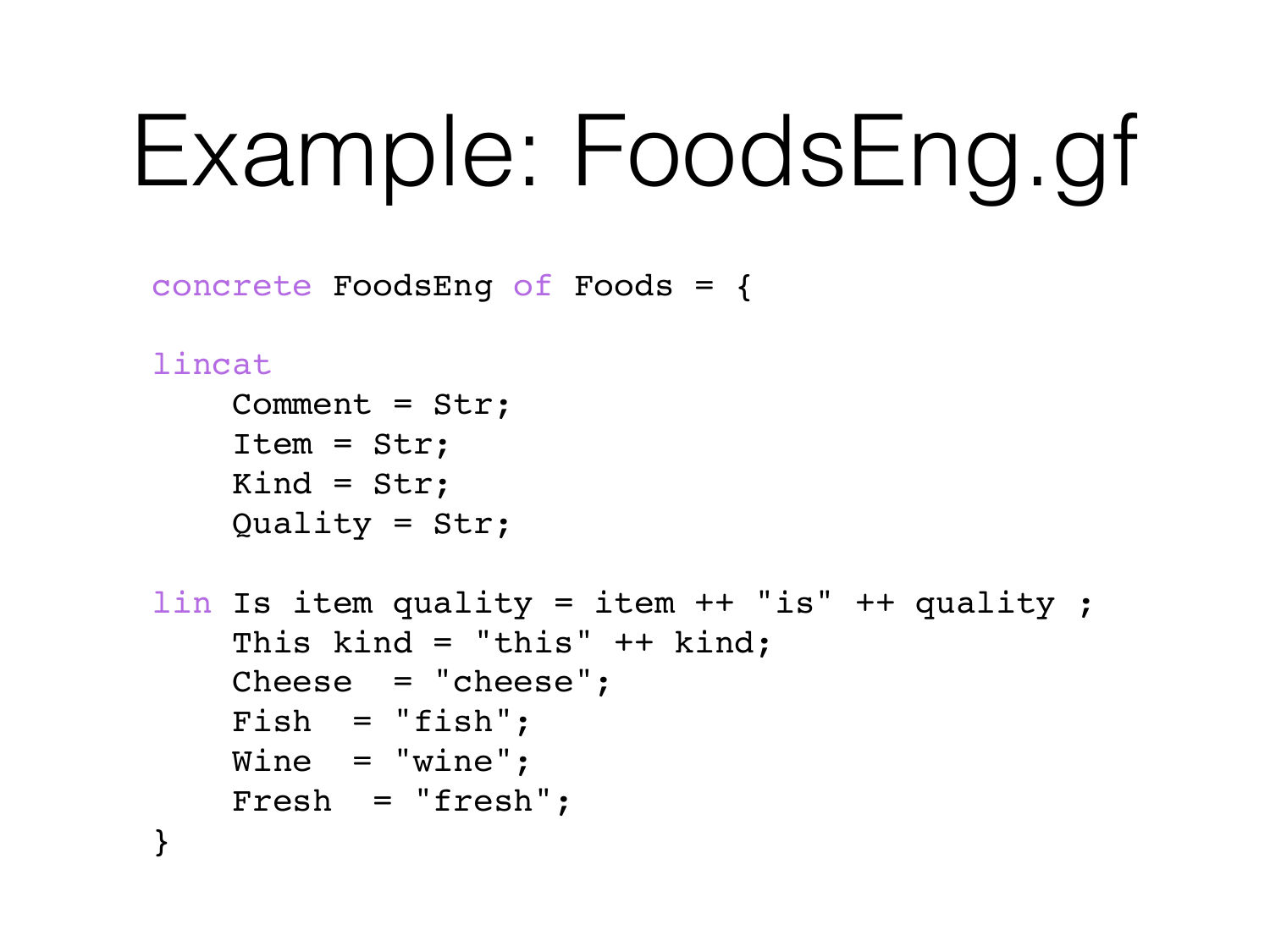# Example: FoodsEng.hs

```
module FoodsEng where
import qualified Foods as A
...
type LinComment = Str
type LinItem = Str
type LinKind = Str
type LinQuality = Str
linComment :: A.GComment -> LinComment
linItem :: A.GItem -> LinItem
linKind :: A.GKind -> LinKind
linQuality :: A.GQuality -> LinQuality
linComment (A.GIs abs gItem 0 abs gQuality 1) =
  let gItem 0 = linItem abs gItem 0in let gQuality 1 = linQuality abs gQuality 1in gItem 0 ++ (TK "is" : gQuality 1)
linItem (A.GThis abs gKind 0) =
  let gKind 0 = linKind abs gKind 0 in TK "this" : gKind 0linKind A.GCheese = [TK "cheese"]
linkind A.GFish = |TK "fish"]
linkind A.GWine = \lfloor TK "wine"]
linQuality A.GFresh = [TK "fresh"]
```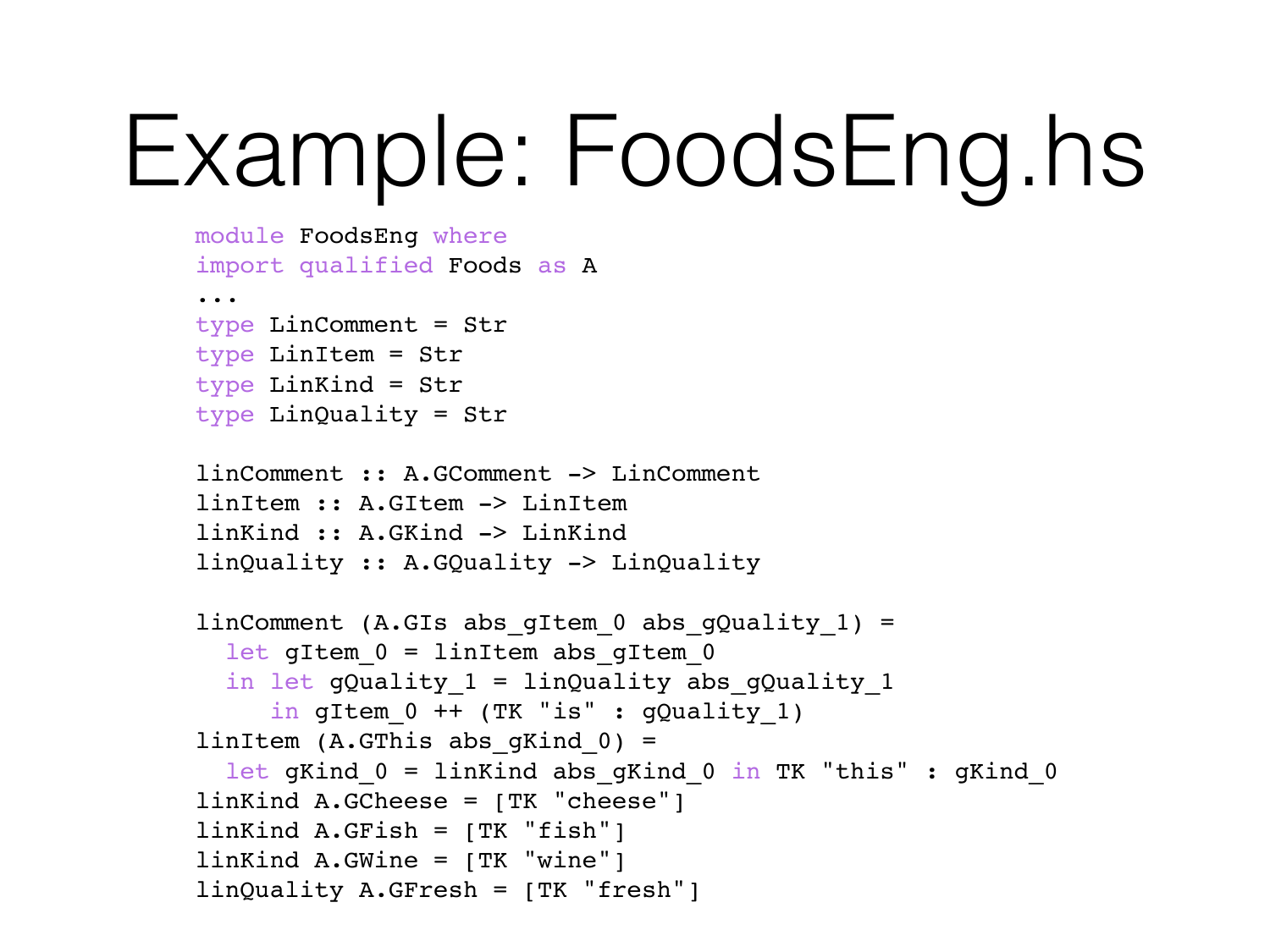# Example: FoodsSwe.gf

concrete FoodsSwe of Foods = {

```
lincat
```

```
 Comment = Str;
 Item = {s:Str;g:Gender};
 Kind = {s:Str;g:Gender};
Quality = Gender => Str;
```

```
lin Is item quality = item.s ++ "är" ++ quality!item.g;
    This kind = {s=denna!kind.g ++ kind.s; g=kind.g};
   Cheese = {s="math>constant"; g=En};
   Fish = {s="i> fisken"; g=En};Wine = {s="vinet"; g=Ett}; Fresh = table {En=>"färsk"; Ett=>"färskt"};
```
param Gender = En | Ett;

```
oper denna : Gender => Str =
        table {En=>"den här"; Ett=>"det här"};
}
```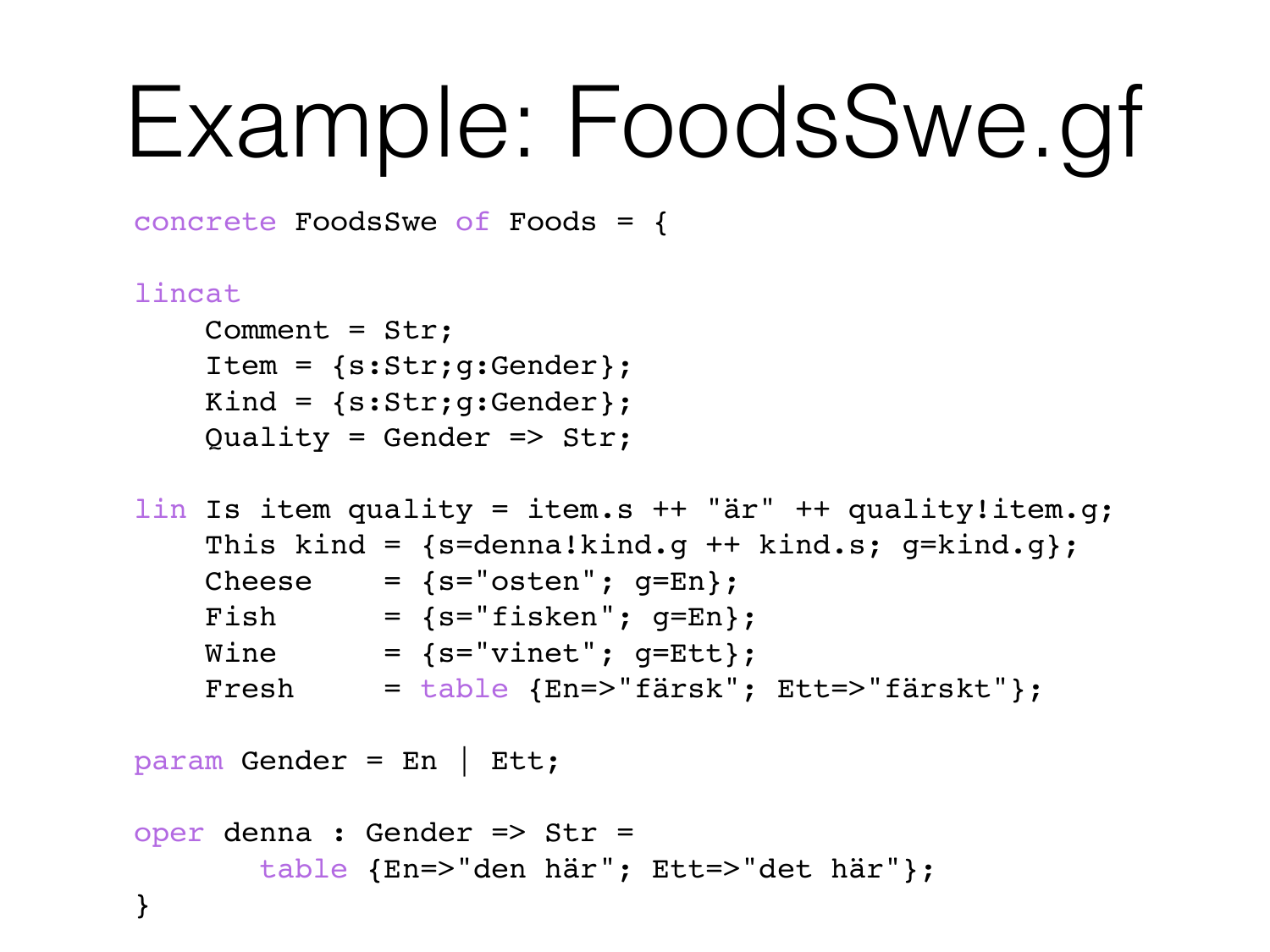### Example: FoodsSwe.hs

```
module FoodsSwe where
import qualified Foods as A
...
data GFoodsSwe Gender = GFoodsSwe En | GFoodsSwe Ett deriving (Eq,Ord,Show)
instance EnumAll GFoodsSwe Gender where enumAll = [GFoodsSwe En, GFoodsSwe Ett]type LinComment = Str
type LinItem = R q s GFoodsSwe Gender Str
type LinKind = R q s GFoodsSwe Gender Str
type LinQuality = GFoodsSwe_Gender -> Str
linComment :: A.GComment -> LinComment
linItem :: A.GItem -> LinItem
linKind :: A.GKind -> LinKind
linQuality :: A.GQuality -> LinQuality
linComment (A.GIs abs qItem 0 abs qQuality 1) =
 let gItem 0 = linItem abs gItem 0in let qQuality 1 = linQuality abs qQuality 1
    in proj s gItem 0 ++ (TK "är" : gQuality 1 (proj g gItem 0))
linItem (A.GThis abs qKind 0) =
  let gKind 0 = linKind abs gKind 0 in R_g_s
        (proj_g gKind_0)
        (table
           [[TK "den", TK "här"], [TK "det", TK "här"]] (proj_g gKind_0) ++
           proj_s gKind_0)
linKind A.GCheese = R q s GFoodsSwe En TK "osten"]
linKind A.GFish = R q s GFoodsSwe En TK "fisken"]
linkind A.GWine = R g s GFoodsSwe Ett [TK "vinet"]
linQuality A.GFresh = table [[TK "färsk"], [TK "färskt"]]
```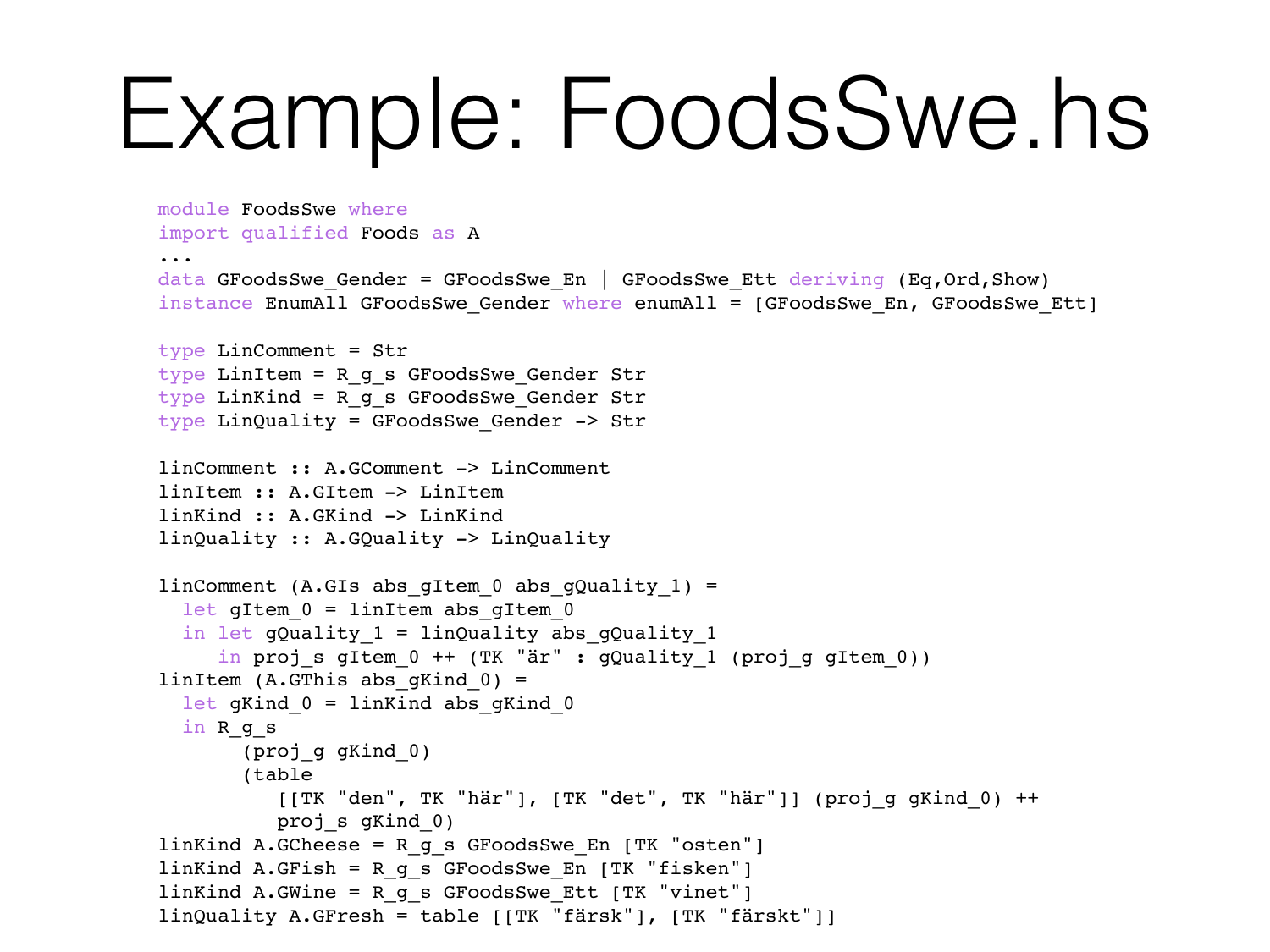### Example: FoodsSwe.hs

--- Type classes for projection functions -- class Has g r a  $|$  r  $\rightarrow$  a where proj g :: r  $\rightarrow$  a

--- Record types -- data R g s t1 t2 = R g s t1 t2 deriving (Eq, Ord, Show)

instance (EnumAll t1, EnumAll t2) => EnumAll (R g s t1 t2) where enumAll =  $(R g s < $>$  enumAll)  $\lt \gt >$  enumAll

instance Has  $g$  (R  $g$  s t1 t2) t1 where proj  $g$  (R  $g$  s t1 t2) = t1 instance Has s (R g s t1 t2) t2 where proj s (R g s t1 t2) = t2

to R g s  $r = R$  g s (proj g r) (proj s r)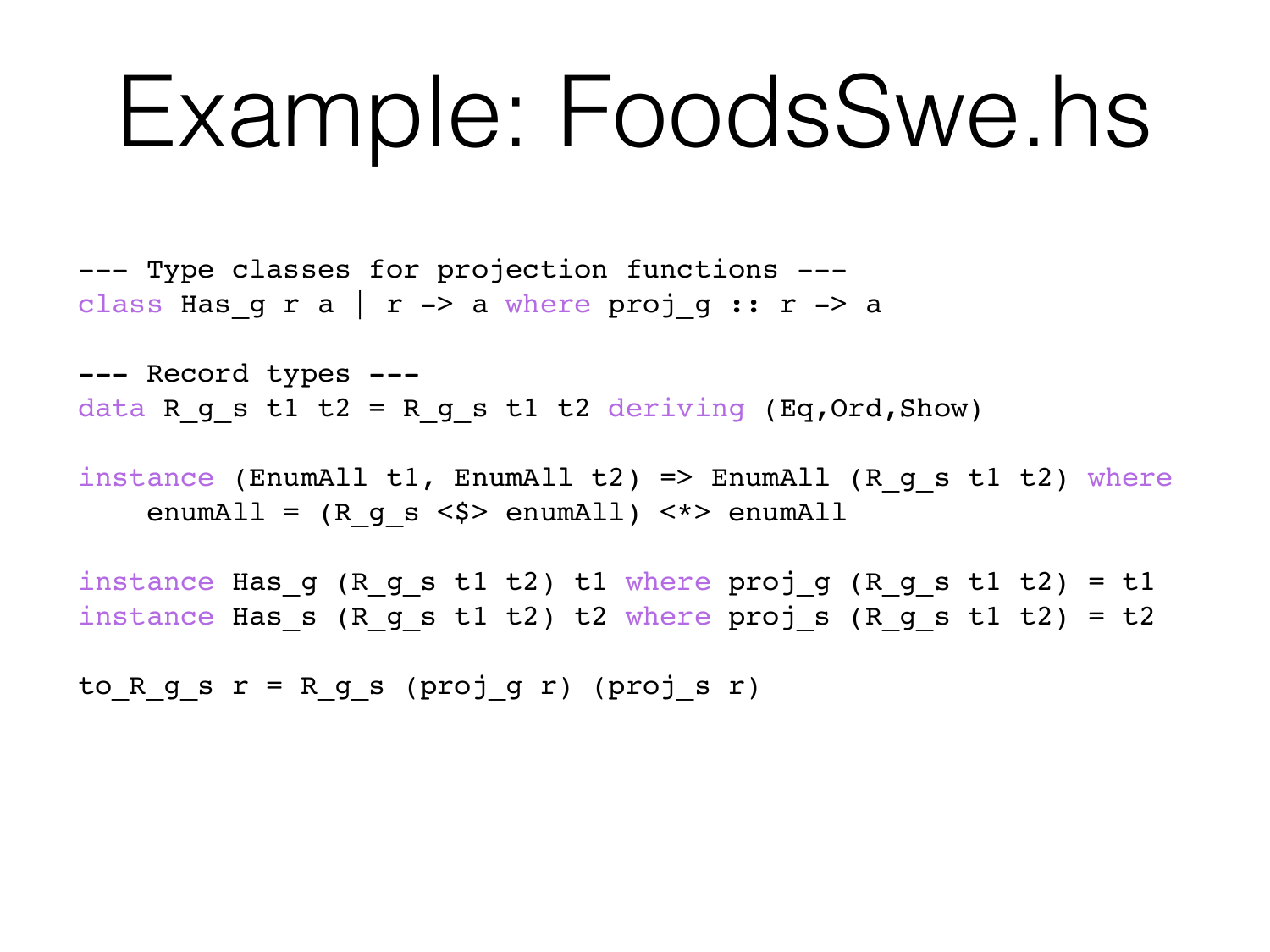### Variants

- Translation to Haskell?
- Terms may denote many values
	- Impure extension of the lambda calculus
		- let  $s = "a" | "b" in  $s++s$$
	- Semantics?
- Translation to Haskell?
	- Lift everything into the list monad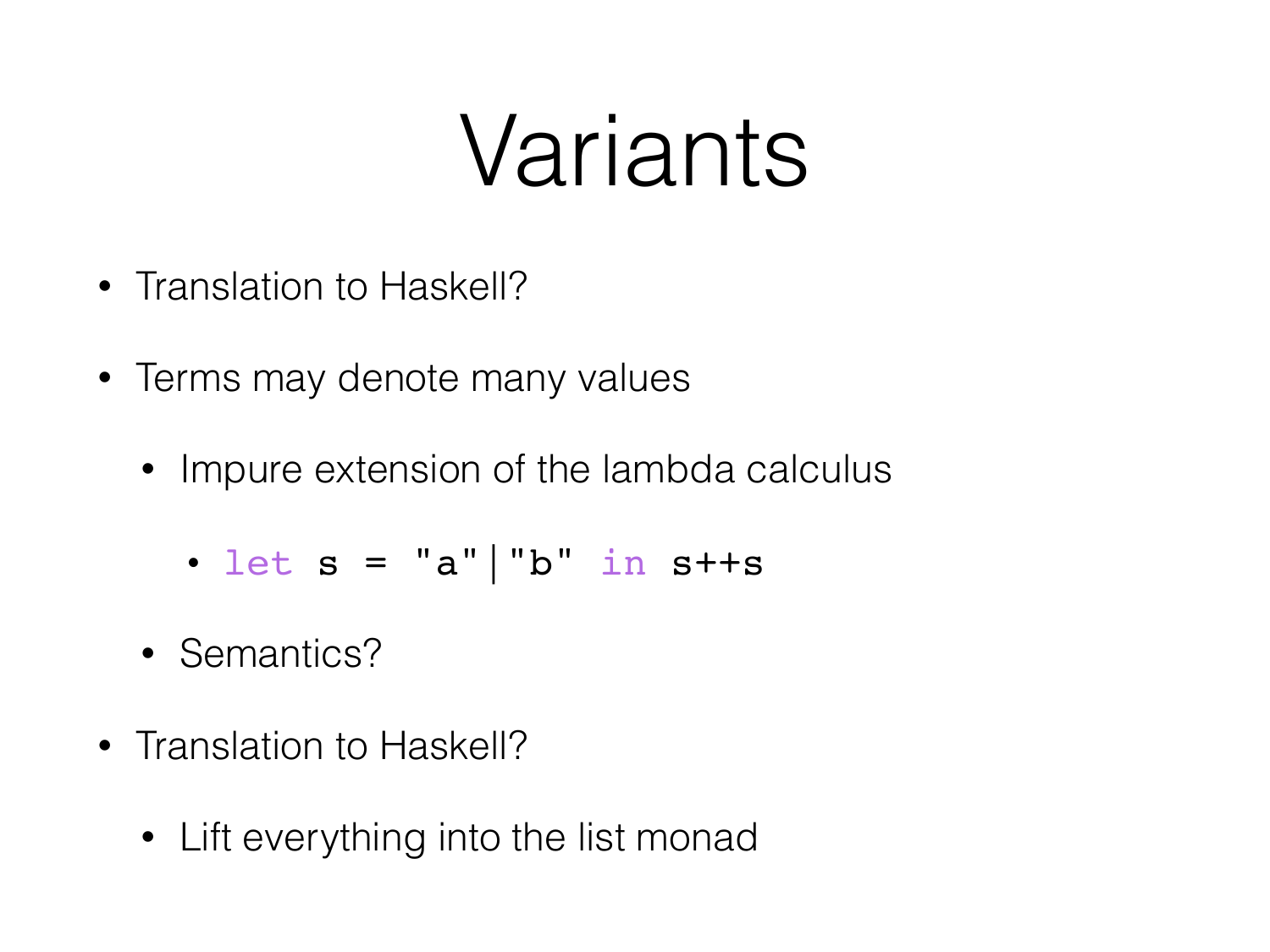### FoodsEng.hs with variants

```
module FoodsEng where
import qualified Foods as A
import PGF.Haskell
...
type LinComment = Str
type LinItem = Str
type LinKind = Str
type LinQuality = Str
linComment :: A.GComment -> [LinComment]
linItem :: A.GItem -> [LinItem]
linKind :: A.GKind -> [LinKind]
linQuality :: A.GQuality -> [LinQuality]
linComment (A.GIs abs gItem 0 abs gQuality 1) =
  let gItem 0 = linItem abs gItem 0in let gQuality 1 = linQuality abs gQuality 1
     in gItem 0 +++ ([[TK "is"]] +++ gQuality 1)
linItem (A.GThis abs qKind 0) =
  let gKind 0 = linKind abs gKind 0 in [[TK "this"]] +++ gKind 0
linkind A.GCheese = [[TK "cheese"]]
linkind A.GFish = | [TK "fish"]linkind A.GWine = [[TK "wine"]]
linQuality A.GFresh = [[TK "fresh"]]
```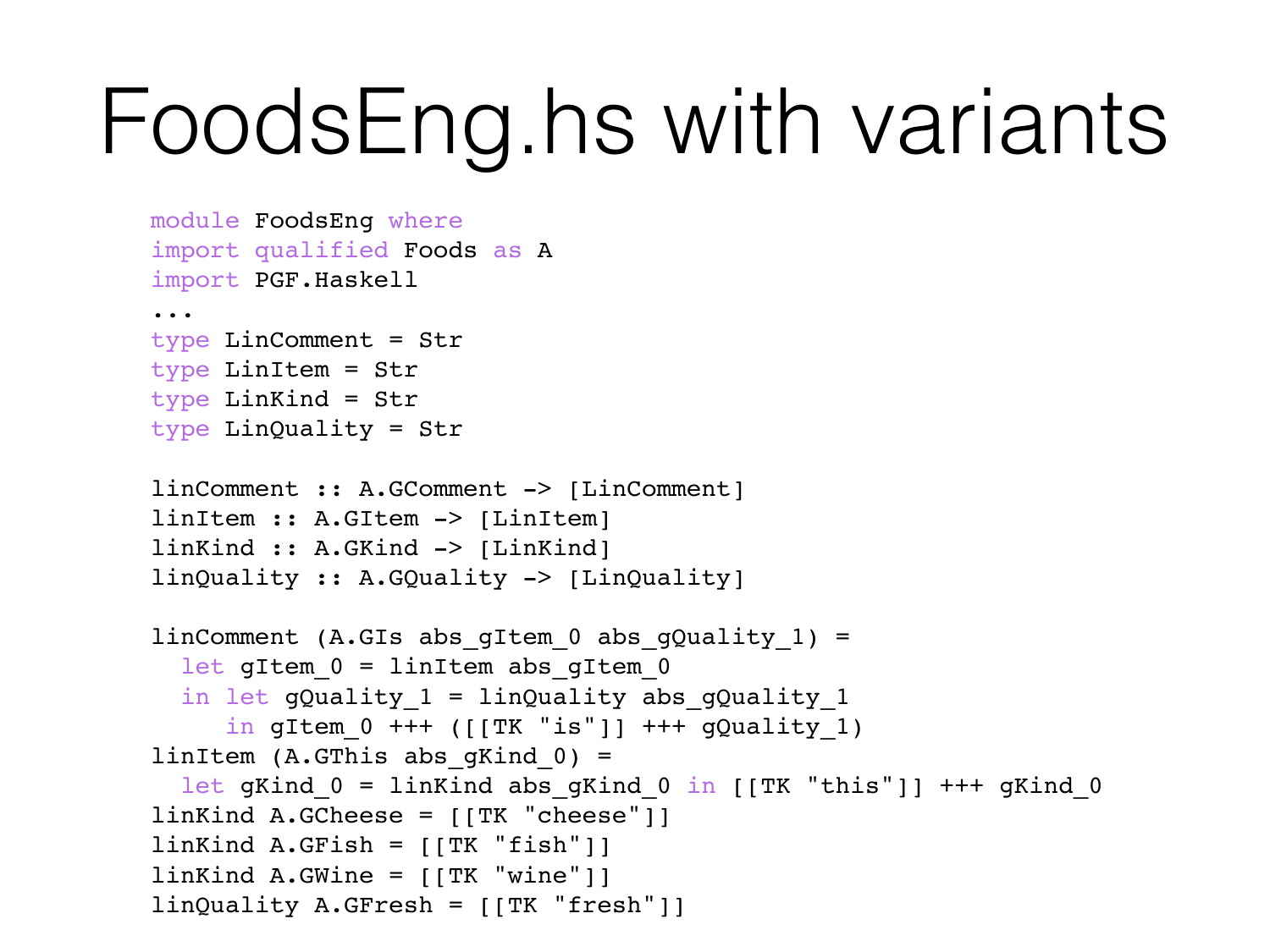#### A larger example: Phrasebook

- 23 languages, 9,800 lines of GF code
	- Also imports the RGL
	- Phrasebook.pgf is 22MB
- Translates into 2,400,000 lines (151MB) of Haskell code
	- Largest languages: Snd, Urd, Hin, Fre, Pes, Fin
	- Smallest languages: Tha, Chi, Swe, Dan, Nor, Eng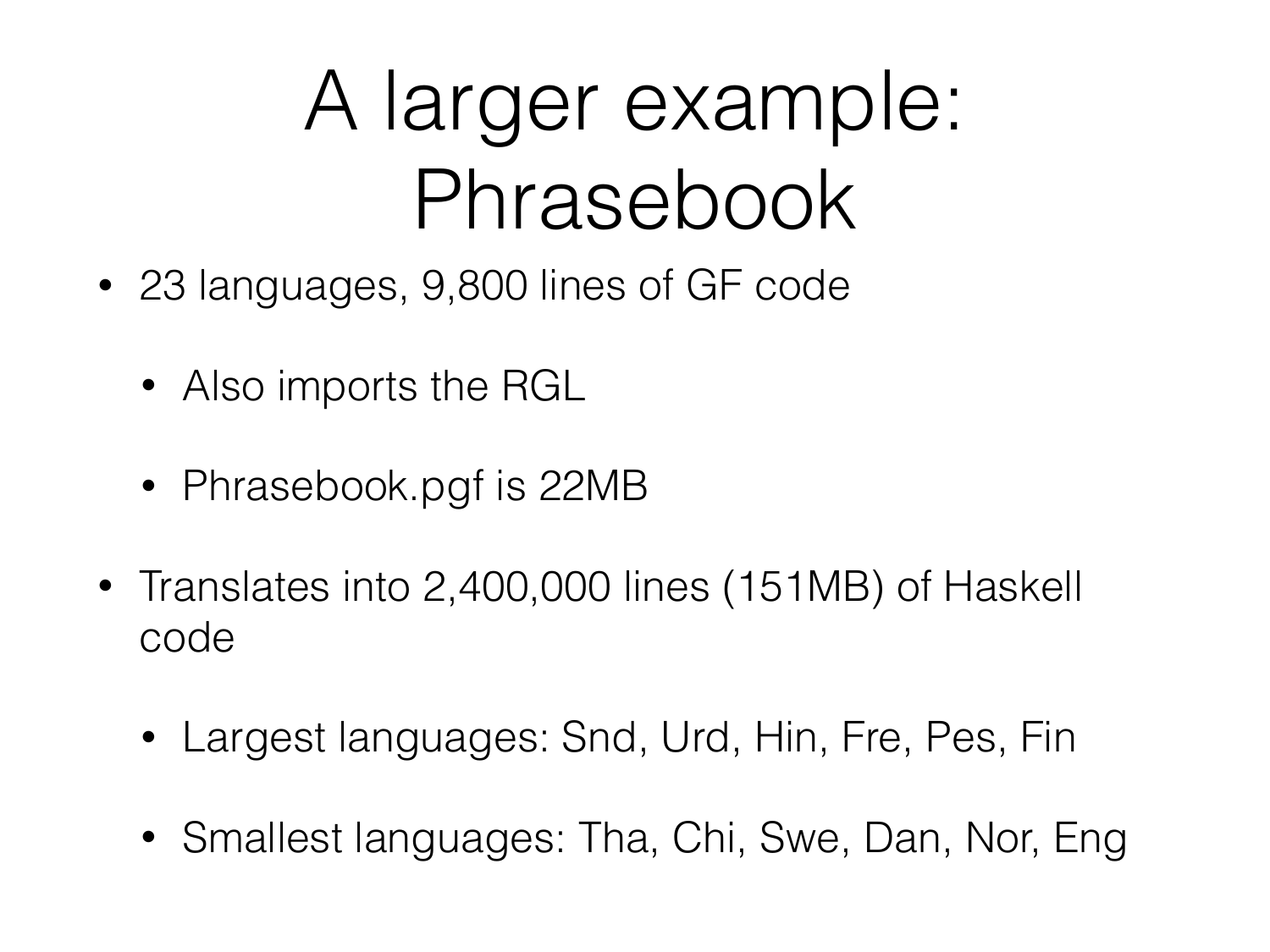### Implementation

- GF.Compile.ConcreteToHaskell: 435 lines
- GF. Haskell: 146 lines